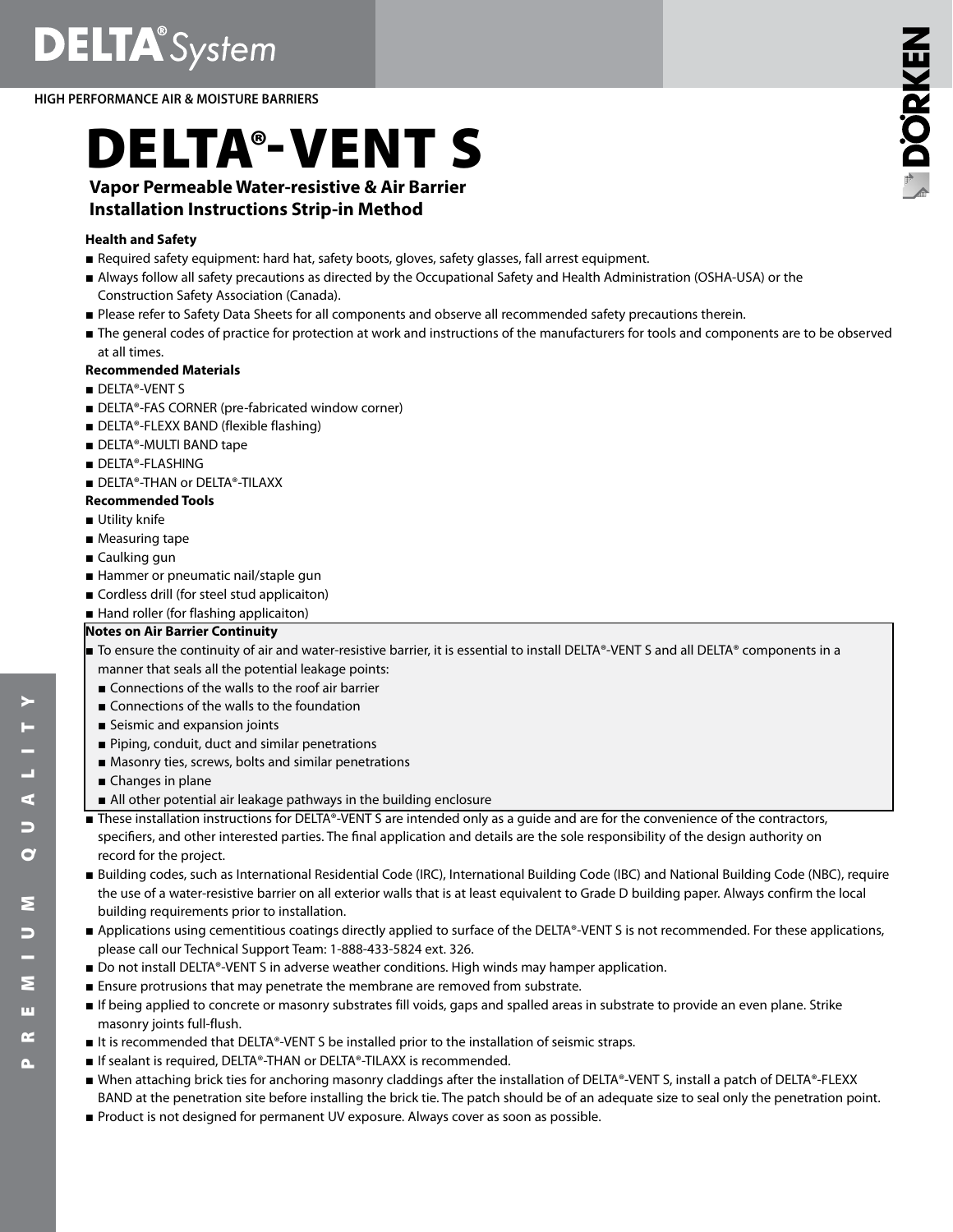#### **Recommended fasteners**

- #4 nails with 1" (25 mm) plastic cap (wood frame construction).
- 1" (25 mm) plactic cap staples with minimum 7/8" (22 mm) leg (wood frame construction).
- 1-1/4" (32 mm) or 2" (50 mm) self-tapping screws with gasketed metal washers (steel stud construction).

#### **Step 1 Installation**

- Cut DELTA®-VENT S into manageable length. DELTA®-VENT S can be installed vertically or horizontally.
- Starting at a corner of the building, unroll DELTA®-VENT S, keeping the roll plumb.
- Extend approximately 12" (300 mm) past either the inside or outside corner of the wall.
- At end and side laps, overlap DELTA®-VENT S by minimum of 6" (150 mm).
- To ensure air barrier continuity, tape any laps with DELTA®-MULTI BAND tape.
- Always begin the installation of DELTA®-VENT S at the bottom of the building to ensure proper downward shingling of the laps.
- Secure DELTA®-VENT S by fastening into the studs (wherever possible) no closer than 6" (300 mm) and no wider than 16" (406 mm) on centre horizontally and vertically.
- Ensure that the DELTA®-VENT S is pressed tightly into all inside corners before fastening to prevent damage during the installation of exterior cladding.

# **Step 2 Wall/foundation transition**

- DELTA®-VENT S should overlap through-wall (DELTA®-TW) flashing by minimum of 6" (150 mm).
- For optimum performance:
- Seal DELTA®-VENT S to through-wall (DELTA®-TW) flashing with DELTA®-THAN or DELTA®-MULTI BAND.
- If no through-wall flashing is installed, the bottom edge of DELTA®-VENT S should extend beyond the sill plate by at least 2" (50 mm) and be sealed with DELTA®-THAN.

#### **Step 3 Window**

- Install DELTA®-VENT S membrane below window with cut out miniumum 8" (200 mm) above sill. Install DELTA®-FAS CORNERS in lower corners of rough opening. Staple on vertical leg for temporary support (see Detail 1).
- Install DELTA®-FLASHING membrane onto window sill. Overlap 2" (50 mm) onto face of DELTA®-VENT S membrane below (see Detail 2).
- Install DELTA®-VENT S membrane strip to wrap jamb. Lap 8" (200 mm) onto face of wall at jamb, minimum 3" (75 mm) at head. Install DELTA®-VENT S membrane at window head or rough opening. Lap minimum 8" (200 mm) onto face of wall at head overlapping window jamb by minimum 3" (75 mm). Install DELTA®-MULTI BAND tape at overlapped edges of DELTA®-VENT S to ensure airtightness (see Detail 3).
- Install window shims in accordance with window manufacturer's specifications, typically at quarter points of rough opening and under setting block locations for window. Install window in accordance with manufacturer's specifications. Generally, the gap between window and rough opening should be around 1/2" (12 mm).
- From interior, install backer rod around the full perimeter of window. Install DELTA®-TILAXX sealant around perimeter of window alternate air sealing detail; Apply low expansion spray foam around full perimeter of window. Do not seal full cavity to allow drainage from sill flashing.

#### **Rebate window**

■ For exposed buildings and buildings taller than 2 stories, apply an exterior bead of sealant between window frame and membrane at jambs and head only.

#### **Step 4 Installation of membrane**

- Install DELTA®-VENT S membrane overlapping the membrane at window flange and head minimum 6" (150 mm). For optimum performance, tape vertical and horizontal laps with DELTA®-MULTI BAND tape (see Detail 5).
- Install kick-out flashing over the window head. Seal any penetrations with DELTA®-MULTI BAND tape (see Detail 6).